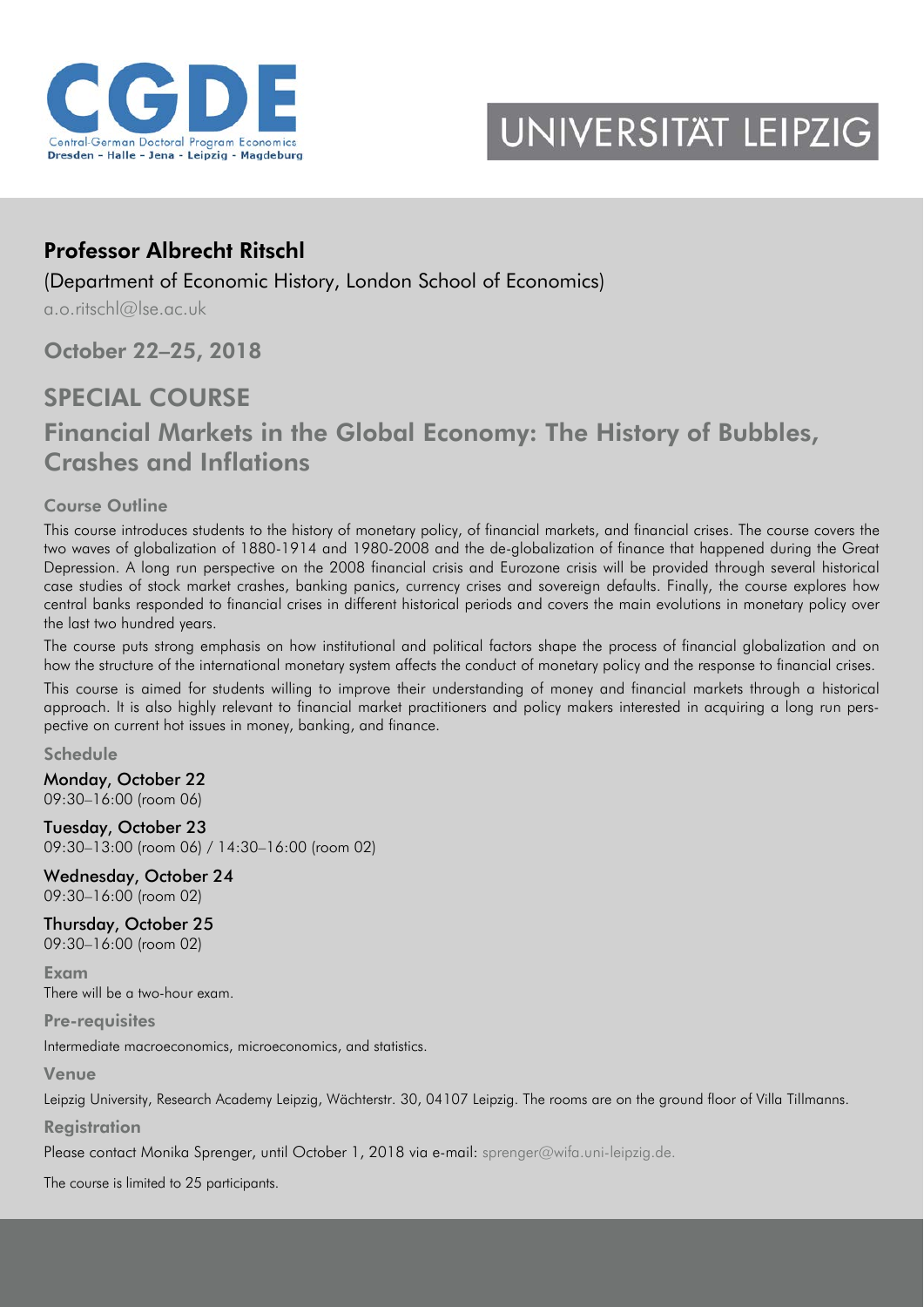Detailed Program

# Monday, October 22

09:30–11:00 (room 06) Break: 30 min 11:30–13:00 (room 06) Break: 90 min 14:30–16:00 (room 06)

# Tuesday, October 23

09:30–11:00 (room 06) Break: 30 min 11:30–13:00 (room 06) Break: 90 min 14:30–16:00 (room 02)

# Wednesday, October 24

09:30–11:00 (room 02) Break: 30 min 11:30–13:00 (room 02) Break: 90 min 14:30–16:00 (room 02)

### Thursday, October 25

09:30–11:00 (room 02) Break: 30 min 11:30–13:00 (room 02) Break: 90 min 14:30–16:00 (room 02)

#### Readings

Readings marked with a \* are compulsory. Other readings give students an opportunity to dig deeper if they so wish.

Topic 1: From bulbs to Bitcoin - what are financial crises? A historical overview

Class question: Have financial crises become more frequent and more severe over time? What are possible reasons?

#### Readings

\*Minsky, H. (1986). Stabilizing an unstable economy (A Twentieth Century Fund report). New Haven; London: Yale University Press. Chapter 1.

\*Aliber, R., & Kindleberger, Charles P. (2015). Introduction of Manias, panics and crashes: A history of financial crises (Seventh ed.).

Reinhart, C. Reinhart, V. and Rogoff, K. (2012) "Public Debt Overhangs: Advanced-Economy Episodes Since 1800" Journal of Economic Perspectives 26 (3), 69-86.

Schularick, M. and Taylor, A. (2012). "Credit Booms Gone Bust: Monetary Policy, Leverage Cycles, and Financial Crises, 1870-2008" American Economic Review 102 (2), 1029- 1061.

Topic 2: The long-run relationship between financial development and growth

Class question: Was financial development necessary for European economic development over centuries?

#### Readings

\*Bordo, M. D., & White, E. N. (1991). "A tale of two currencies: British and French finance during the Napoleonic Wars." The Journal of Economic History, 51(2), 303-316.

\*Neal, L. (1994). "The finance of business during the Industrial Revolution" in Floud, R. and D. McCloskey (eds.). The Economic History of Britain Since 1700: 1700-1860. Cambridge: Cambridge University Press.

Quinn, S. (2001). "The Glorious Revolution's effect on English private finance: a microhistory, 1680-1705" The Journal of Economic History, 61 (3), 593-615.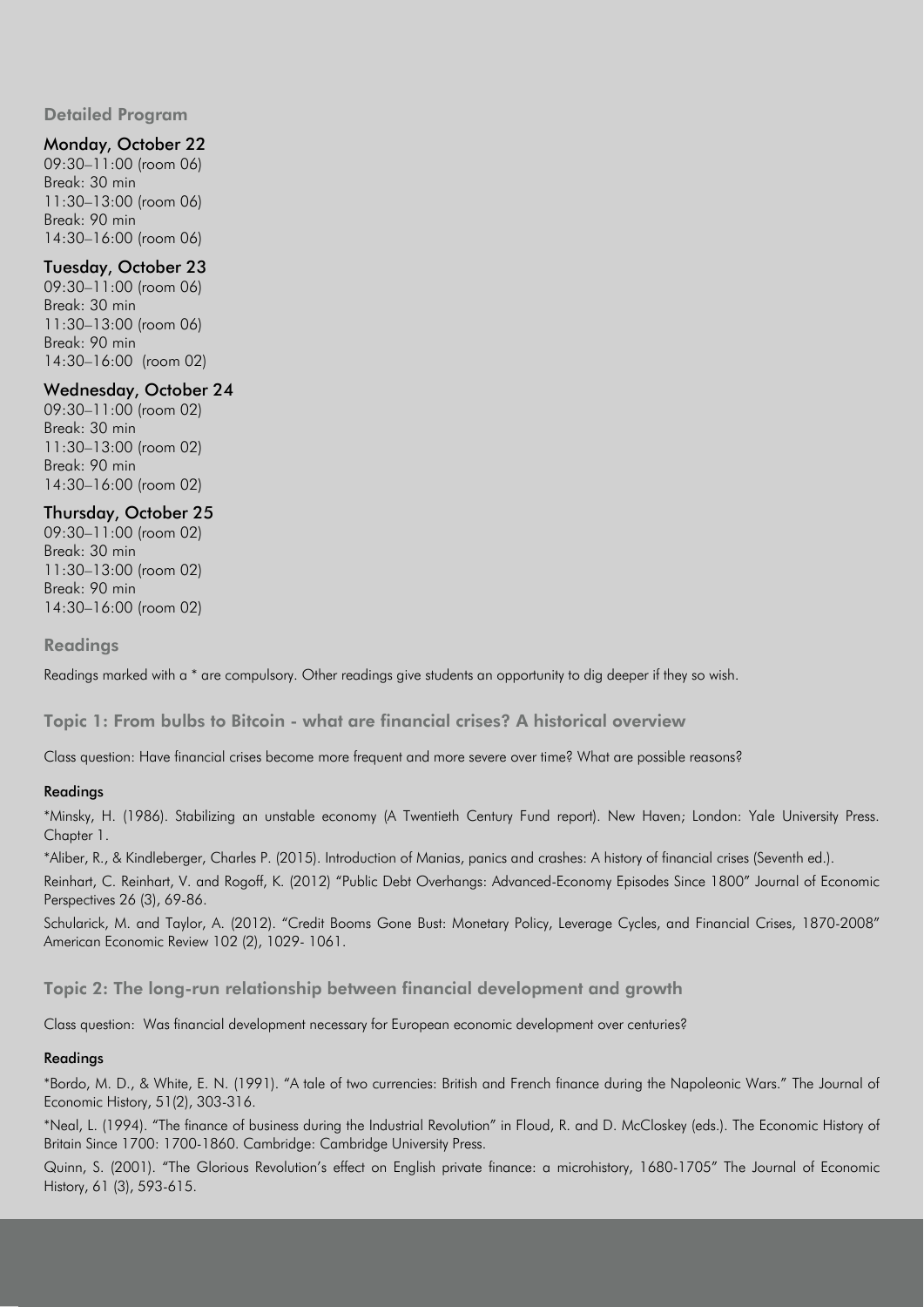Topic 3: The first stock market bubbles

Class question: What can early bubbles tell us about nascent stock markets?

## Readings

\*Garber, P.M. (1989), "Tulipmania", Journal of Political Economy, vol. 97, pp. 535-560. \*Hoppit, J. (2002), "The Myths of the South Sea Bubble", Transactions of the Royal Historical Society 12, pp. 141-65. Temin, P. and H-J. Voth (2004), "Riding the South Sea Bubble", The American Economic Review, vol. 94, pp. 1654-1668.

Topic 4: The globalization of financial markets and sovereign debt crises, 1825-1913

Class question: What was the impact of the classical gold standard on the development of sovereign debt markets?

# Readings

\*Bordo, M. and H. Rockoff (1996): "The Gold Standard as a 'Good Housekeeping Seal of Approval," The Journal of Economic History, 56, pp. 389–428.

\*Bordo, M., Eichengreen, B., Klingebiel, D., & Martinez‐Peria, M. S. (2001). "Is the crisis problem growing more severe?", Economic policy, 16(32), 52-82.

Flandreau M., and F. Zumer (2004), The Making of Global Finance, 1880-1913, OECD: Development Centre.

# Topic 5: Banking crises in the UK and in the US before WW1

Class question: Did differences in banking systems between Britain and the US have an impact on the incidence of banking crises in these two countries?

#### Readings

\*Bordo, M. (1990), "The Lender of Last Resort: Alternative Views and Historical Experience", Federal Reserve Bank of Richmond Economic Review.

\*Moen, J. and E. Tallman (1990), "Lessons from the Panic of 1907", Federal Reserve Bank of Atlanta Economic Review, 75 (May/June 1990), pp. 2-13.

Wood, G. E. (2000). "The lender of last resort reconsidered", Journal of Financial Services Research, 18(2-3), 203-227.

Topic 6: WWI and its financial consequences for Europe and America

Class question: Did WWI impact the British and American economies differently?

### Readings

\*Eichengreen, B. (1992). "The Legacy of Hyperinflation" Chapter 5 in Golden Fetters: The Gold Standard and the Great Depression. Oxford: Oxford University Press.

\*Sargent, T. (1982): The Ends of Four Big Inflations, in: Hall, R., Inflation: Causes and Effects, Chicago (University of Chicago Press), pp. 41-98.

Rajan, R., & Ramcharan, R. (2015). "The anatomy of a credit crisis: The boom and bust in farm land prices in the United States in the 1920s." American Economic Review, 105(4), 1439-77.

Topic 7: The 1929 stock market crash and US banking panics

Class question: Were the US banking panics in the 1930s due to a problem of illiquidity or insolvency?

### Readings

\*Eichengreen, B. and Mitchener, K. (2003). "The Great Depression as a Credit Boom Gone Wrong." NBER Working Paper.

\*Calomiris, C. and J. Mason. (2003). "Fundamentals, Panics, and Bank Distress during the Great Depression." The American Economic Review 93:5, pp. 1615-47.

Postel-Vinay, N. (2016). "What caused Chicago bank failures in the Great Depression? A look at the 1920s." The Journal of Economic History, 76(2), 478-519.